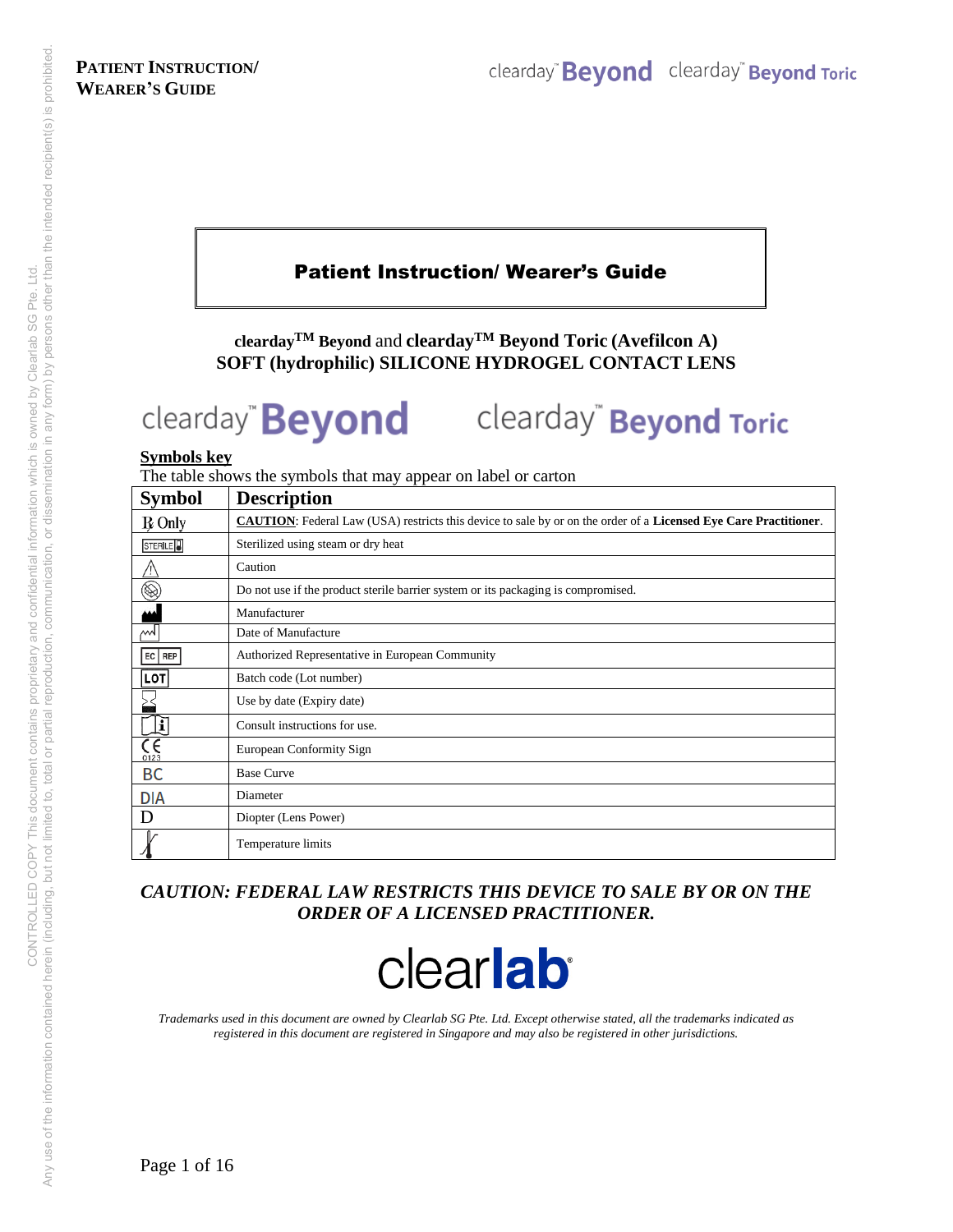Table of Contents

Patient / Practitioner Information Introduction Wearing Restrictions and Indications Contraindications (REASONS NOT TO USE) Warnings **Precautions** Adverse Reactions Personal Cleanliness and Lens Handling Before Handling Your Lens Handling and Placing the Lens on the eye Removing the Lens Caring for your Lens Basic Instructions Lens Deposits and Use of enzymatic Cleaner Lens Case Cleaning and Maintenance Care for a Sticking (non-moving) Lens Care for a Dried out (dehydrated) dry Lens Chemical (Not Heat) Disinfection Emergencies When to call your practitioner Instructions for Monovision Wearer Recommended Lens Care Products Recommended Wearing Schedule Frequent / Planned Replacement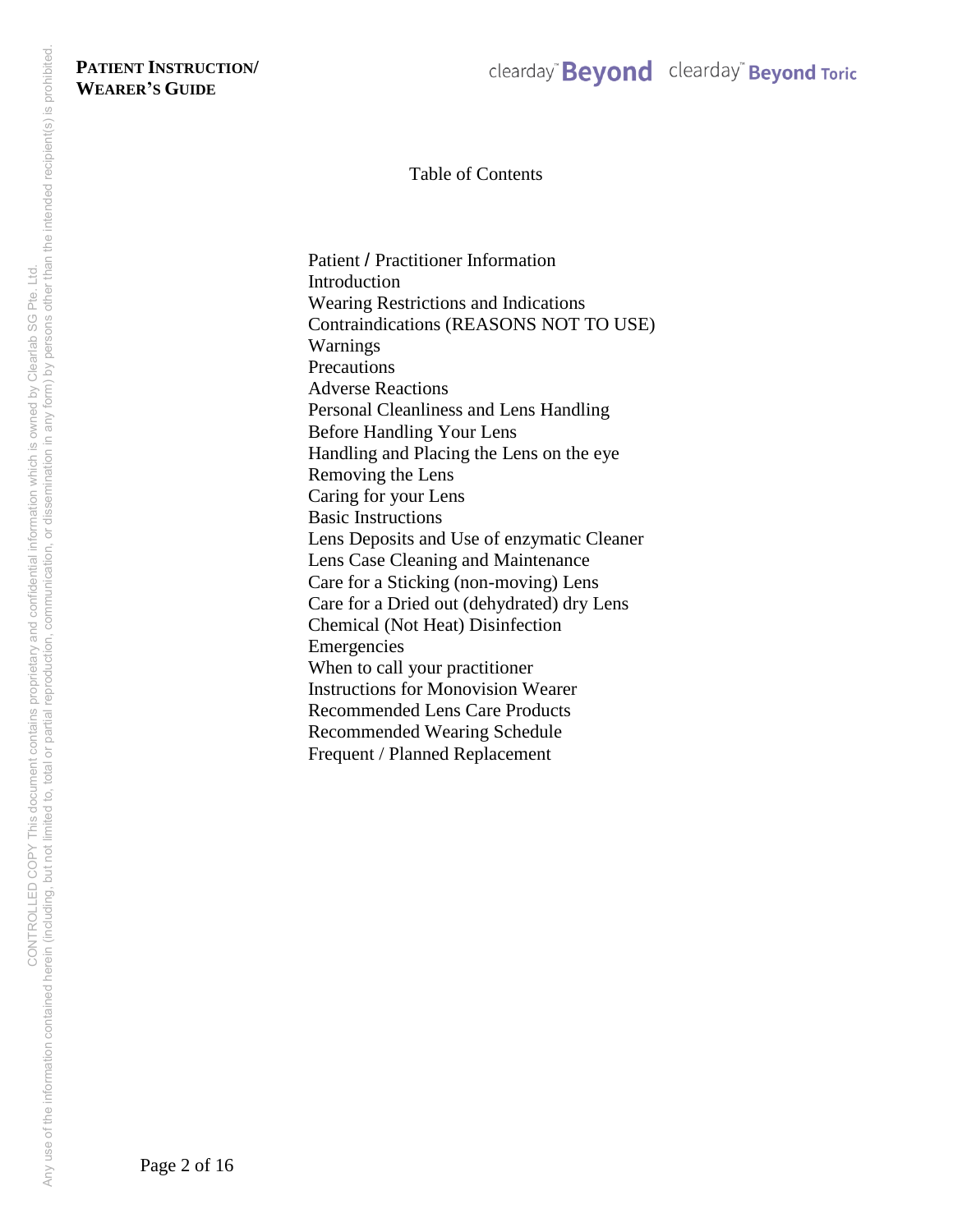#### **CONGRATULATIONS:**

You have just received your new **clearday TM BEYOND** and/ or **cleardayTM Beyond Toric (Avefilcon A) Soft (hydrophilic) Silicone Hydrogel Contact Lens**. This booklet has been prepared to help you care for it. Please read it carefully and follow the instructions so that you receive full satisfaction from your lens.

| <b>Rewetting Solution</b> |                                                                                                                                                                                                                                     |
|---------------------------|-------------------------------------------------------------------------------------------------------------------------------------------------------------------------------------------------------------------------------------|
|                           |                                                                                                                                                                                                                                     |
| <b>TELEPHONE</b>          |                                                                                                                                                                                                                                     |
| <b>ADDRESS</b>            |                                                                                                                                                                                                                                     |
| <b>PRACTITIONER</b>       | $\ddot{\cdot}$ . The contract of the contract of the contract of the contract of the contract of the contract of the contract of the contract of the contract of the contract of the contract of the contract of the contract of th |

### **WEARING AND APPOINTMENT SCHEDULE**

**Prescribed Wearing Schedule** 

| Day | <b>Wearing Time (Hours)</b> | Day | <b>Wearing Time (Hours)</b> |
|-----|-----------------------------|-----|-----------------------------|
|     |                             |     |                             |
|     |                             |     |                             |
|     |                             | 10  |                             |
|     |                             |     |                             |
|     |                             | 12  |                             |
|     |                             | 13  |                             |
|     |                             | 14  |                             |
|     |                             |     |                             |

### **APPOINTMENT SCHEDULE**

Your appointments are on:

Minimum number of hours lenses to be worn at time of appointment:

| Month: | Year: |
|--------|-------|
| Time:  | Day:  |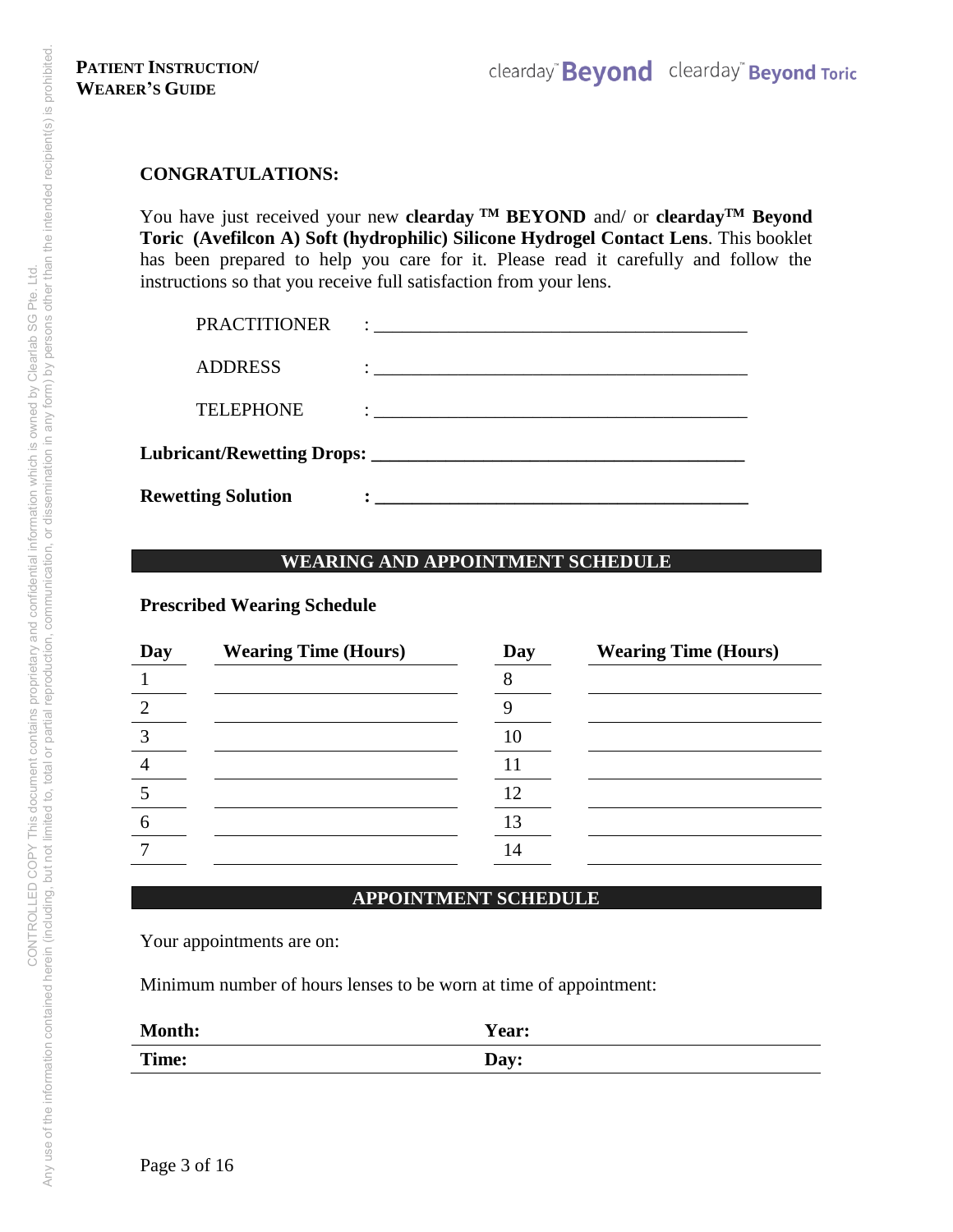| <b>Month:</b>        | Year: |
|----------------------|-------|
| Time:                | Day:  |
| <b>INTRODUCTION:</b> |       |

With your decision to wear soft (hydrophilic) contact lens, you have joined a growing number of people who are discovering new pleasures from this important advance in vision correction.

Your **clearday TM BEYOND** and/ or **cleardayTM Beyond Toric (Avefilcon A) Soft (hydrophilic) Silicone Hydrogel Contact Lens** is made of a stable, inert, highly purified, hydrophilic (water absorbing) polymer with properties different from conventional rigid lens. Fully cast-molded to optical precision in the dry state, your lens holds these qualities in the soft, moist state in which they are suited for your use. Kept moist by the tears in your eyes, the lens is soft and comfort can be immediate. You are cautioned, however, to follow the initial wearing time schedule prescribed by your practitioner and not to overwear the lens simply because they remain comfortable. Your eye care practitioner will determine your appropriate wearing schedule.

Although soft and pliable, your lens is strong and durable. The life of your **clearday TM BEYOND** and/ or **cleardayTM Beyond Toric (Avefilcon A) Soft (hydrophilic) Silicone Hydrogel Contact Lens** will depend to a large extent on how you handle and care for them. As with all precision devices, proper use will assure you the benefits of convenience, comfort, and confidence in your lens.

Read this Wearer's Guide carefully. It contains the information you need to know to wear, handle, and care for your **clearday TM BEYOND** and/ or **cleardayTM Beyond Toric (Avefilcon A) Soft (hydrophilic) Contact Lens**. If you are in doubt about any instructions, please request clarification from your eye care practitioner.

# **WEARING RESTRICTIONS and INDICATIONS:**

The **clearday TM BEYOND** and **cleardayTM Beyond Toric (Avefilcon A) Soft (hydrophilic) Silicone Hydrogel Contact Lens** for daily wear contains a UV Blocker to help protect against transmission of harmful UV radiation to the cornea and into the eye. It is indicated for the optical correction (except for plano lenses) of ametropia (myopia or hyperopia) in aphakic and non-aphakic persons with non-diseased eyes within the limits of the product specification. The lens (except for plano lenses) may be worn by persons who exhibit refractive astigmatism of 0.75 diopters or less where the astigmatism does not interfere with visual acuity.

The lens may be cleaned and disinfected using a chemical (not heat) lens care system.

Eye care practitioners may prescribe the lenses for frequent/ planned replacement wear, with cleaning, disinfection and scheduled replacement. When prescribed for frequent/ planned replacement wear, the lens is to be cleaned, rinsed and disinfected, each time it is removed from patient's eye, with chemical (not heat) lens care system. **clearday TM**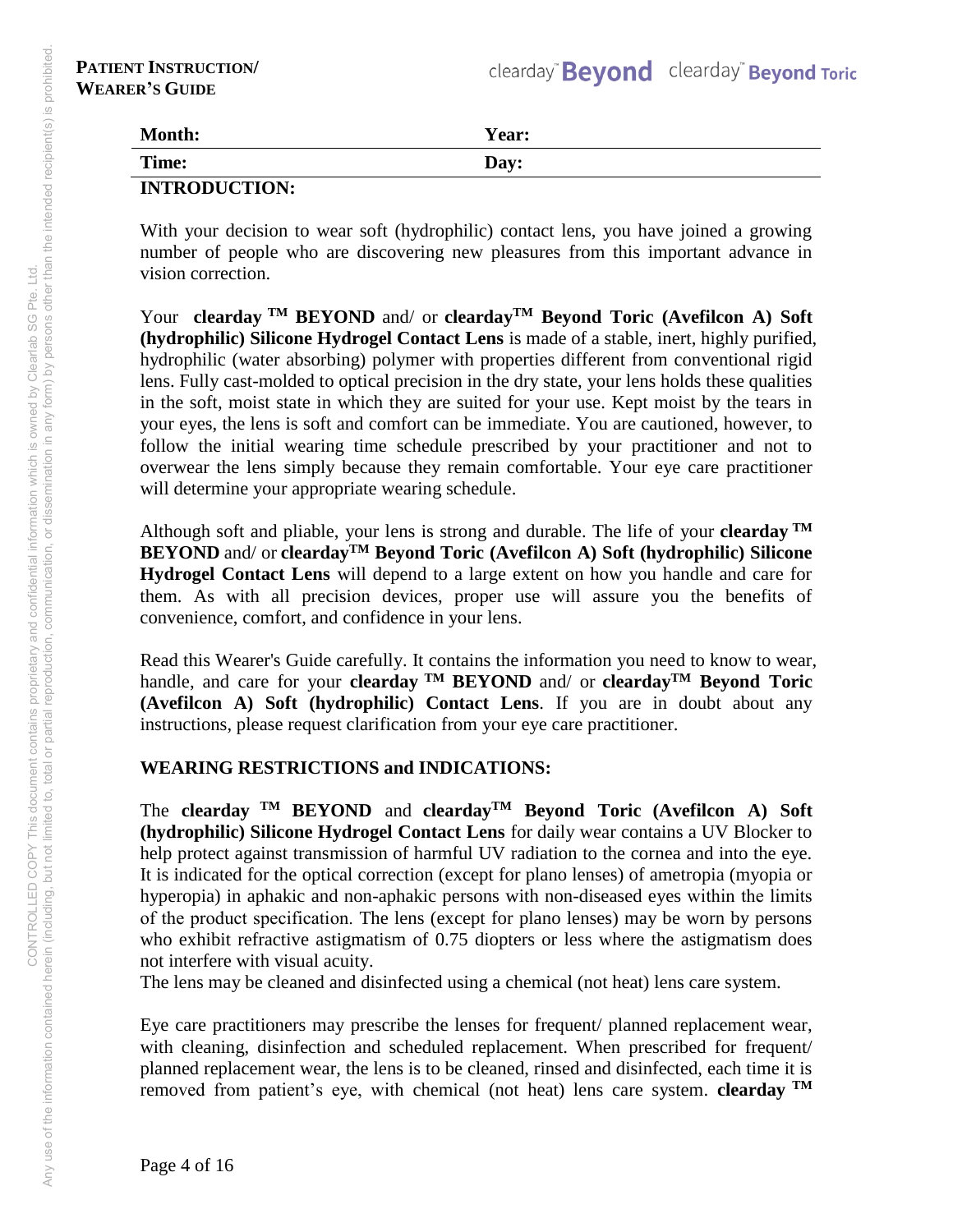**BEYOND** and **cleardayTM Beyond Toric (Avefilcon A) Soft (hydrophilic) Silicone Hydrogel Contact Lenses** are to be discarded after the recommended wearing period as prescribed by the Eye Care Professional.

DO NOT WEAR YOUR **clearday TM BEYOND** and **cleardayTM Beyond Toric (Avefilcon A) Soft (hydrophilic) Silicone Hydrogel Contact Lens** WHILE SLEEPING. Never use tweezers or other tools to remove lenses from the lens container, unless they are specifically intended for that use. Pour the lens and the packing solution onto hand instead. DO NOT TOUCH lens with FINGERNAILS.

# **CONTRAINDICATIONS (REASONS NOT TO USE):**

DO NOT USE the **clearday TM BEYOND** and **cleardayTM Beyond Toric (Avefilcon A) Soft (hydrophilic) Silicone Hydrogel Contact Lens** when any of the following conditions exist:

- Acute and subacute inflammation or infection of the anterior chamber of the eye.
- Any eye disease, injury, or abnormality that affects the cornea, conjunctiva, or eyelids.
- Severe insufficiency of lacrimal secretion (dry eyes).
- Corneal hypoesthesia (reduced corneal sensitivity), if not-aphakic.
- Any systemic disease that may affect the eye or be exaggerated by wearing contact lens.
- Allergic reactions of ocular surfaces or adnexa that may be induced or exaggerated by wearing contact lens or use of contact lens solutions.
- Allergy to any ingredient, such as mercury or thimerosal, in a solution which is to be used to care for the **clearday TM BEYOND** and **cleardayTM Beyond Toric (Avefilcon A) Soft (hydrophilic) Silicone Hydrogel Contact Lens**.
- Any active corneal infection (bacterial, fungi, or viral)
- If eyes become red or irritated.
- Patients unable to follow lens care regimen or unable to obtain assistance to do so.
- Patient history of recurring eye or eyelid infections, adverse effects associated with contact lens wear, intolerance or abnormal ocular response to contact lens wear.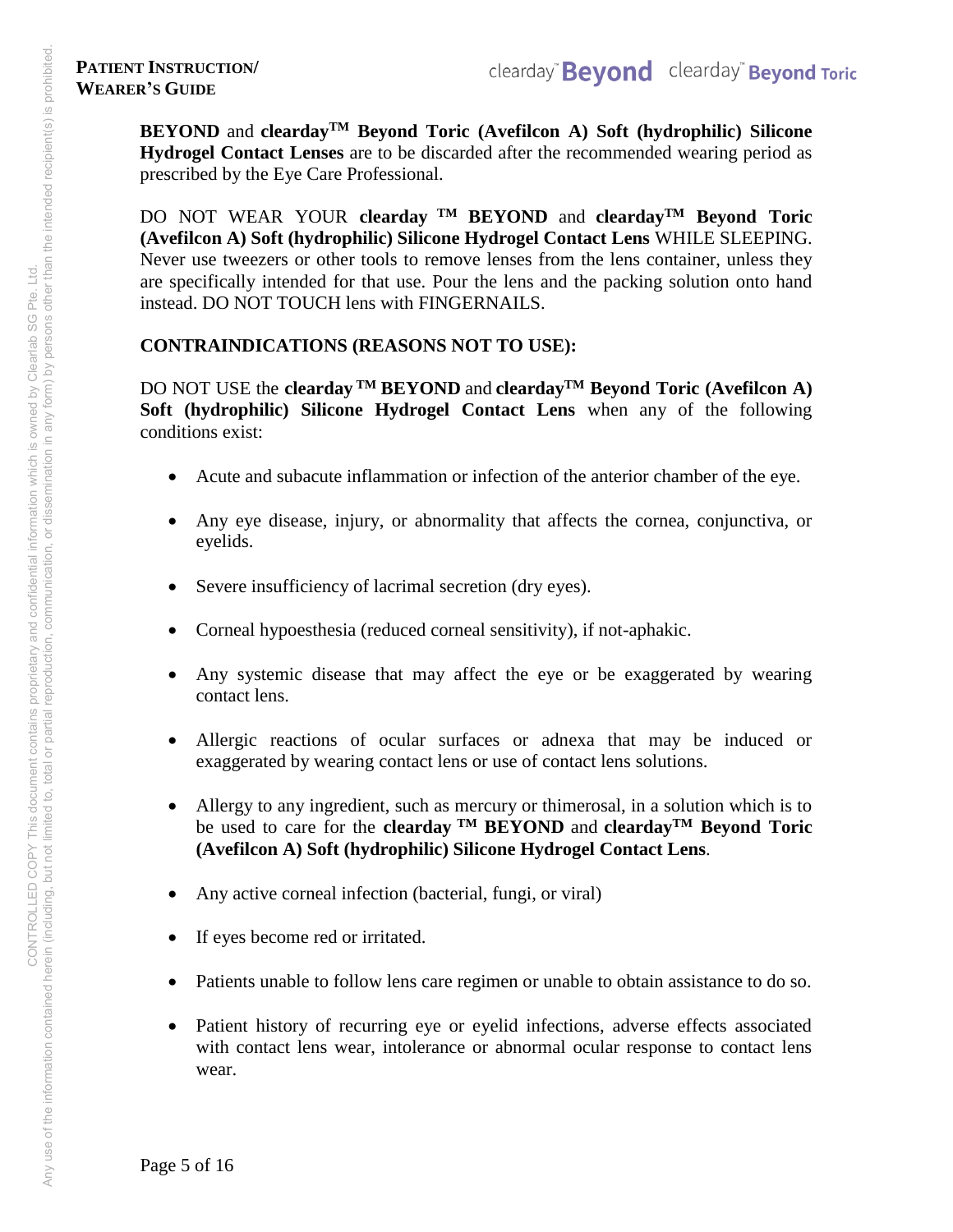### **WARNINGS:**

- PROBLEMS WITH CONTACT LENS AND LENS CARE PRODUCTS COULD RESULT IN SEROUS INJURY TO THE EYE. It is essential that you follow your eye care practitioner's direction and all labeling instructions for proper use of lens and lens care products, including the lens case. EYE PROBLEMS, INCLUDING CORNEAL ULCERS, CAN DEVELOP RAPIDLY AND LEAD TO LOSS OF VISION; THEREFORE, IF YOU EXPERIENCE EYE DISCOMFORT, EXCESSIVE TEARING, VISION CHANGES, OR REDNESS OF THE EYE, IMMEDIATELY REMOVE YOUR LENS AND PROMPTLY CONTACT YOUR EYECARE PRACTITIONER.
- Daily wear lens are not indicated for overnight wear, and you are instructed not to wear the **clearday TM BEYOND** and **cleardayTM Beyond Toric (Avefilcon A) Soft (hydrophilic) Silicone Hydrogel Contact Lens** while sleeping. Clinical studies have shown that the risk of serious adverse reactions, such as ulcerative keratitis, is increased when these lens are worn overnight. The overall risk may be reduced by following directions for lens care, including cleaning of lens cases.
- Studies have shown that contact lens wearers who are smokers have a higher incidence of adverse reactions than nonsmokers do.

# **PRECAUTIONS:**

- If patients experience eye discomfort, excessive tearing, vision changes, redness of the eye or other problems, they should be instructed to remove their lenses immediately and contact their eye care professional promptly. It is therefore recommended that contact lens wearers see their eye care professional routinely as directed.
- Different solutions cannot always be used together, and not all solutions are safe for use with all lens. Use only recommended solutions that are fresh and sterile. Never use solutions recommended for conventional hard contact lens only. Chemical disinfection solutions should not be used with heat unless specifically indicated on product labeling for use in both heat and chemical disinfection. Always use FRESH, STERILE UNEXPIRED lens care solutions. Always follow directions in the package inserts for the use of contact lens solutions. Sterile unpreserved solutions, when used should be discarded after the time specified in the labeling directions.
- Do not use saliva or anything other than the recommended solution for lubricating or rewetting lens. Always keep the lens completely immersed in the recommended storage solution when the lens is not being worn (stored). Prolonged periods of drying will damage the lens. Follow the lens care directions for care for a dried out (dehydrated) dry lens if the lens surface does become dried out.

Any use of the information contained herein (including, but not limited to, total or partial reproduction, communication, or dissemination in any form) by persons other than the intended recipient(s) is prohibited. Any use of the information contained herein (including, but not imitate to having proprietary and confidential information which is owned by Clearlab SG Pte. Ltd.<br>Any use of the information contained herein (including, but CONTROLLED COPY This document contains proprietary and confidential information which is owned by Clearlab SG Pte. Ltd.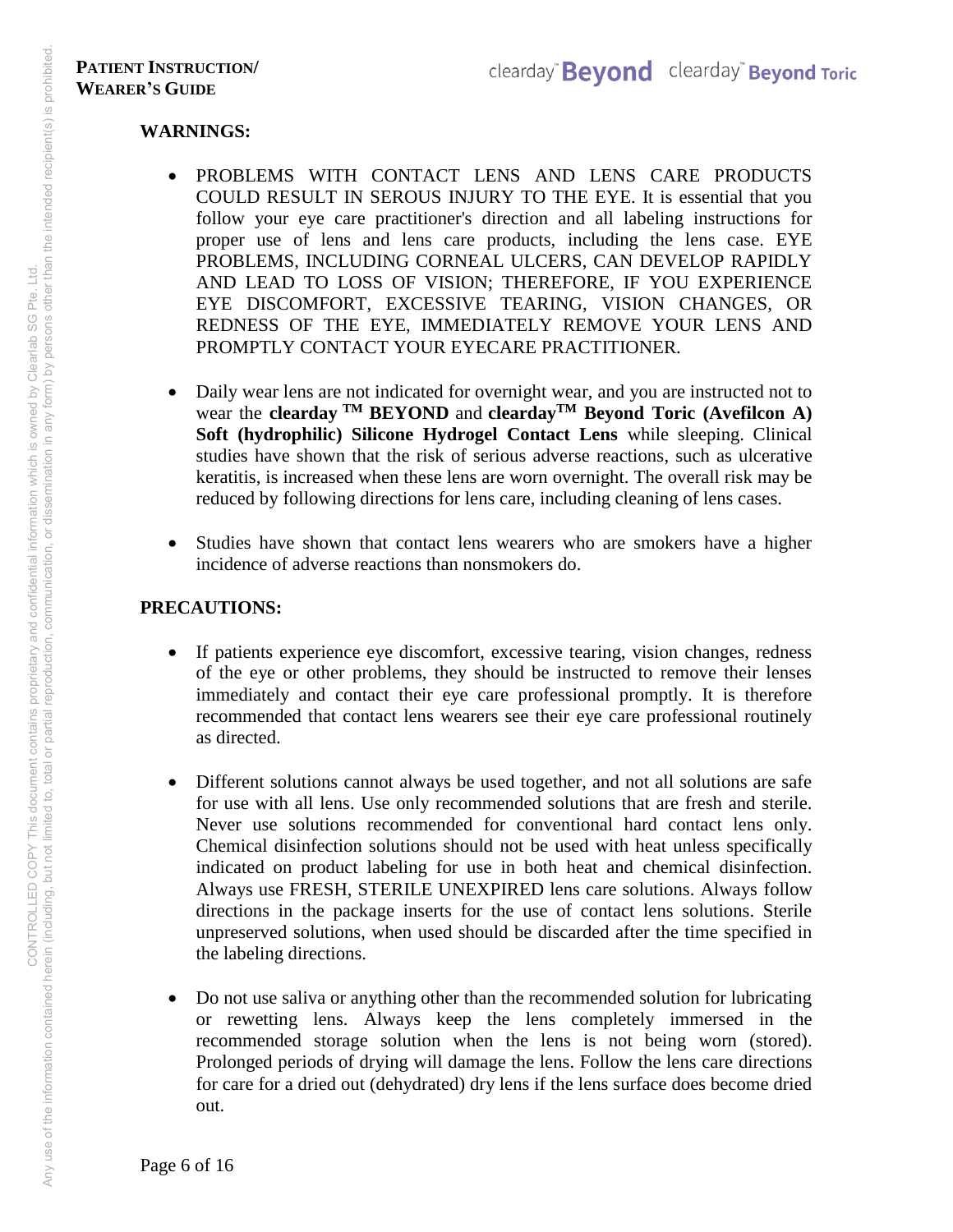- If the lens sticks (stops moving) on the eye, follow the recommended directions on care for sticking lens. The lens should move freely on the eye for the continued health of the eye. If non-movement of the lens continues, the patient should be instructed to IMMEDIATELY consult his or her eye care practitioner.
- Always wash and rinse hands before handling lens. Do not get cosmetics, lotions, soaps, creams, deodorants, or sprays in the eyes or on the lens. Insert lenses before applying makeup and remove lenses before taking makeup off.
- Do not touch contact lens with the fingers or hands if the hands are not free of foreign materials, as microscope scratches of the lens may occur, causing distorted vision and/or injury to the eye.
- Carefully follow the handling, insertion, removal, cleaning, disinfection, storing and wearing instructions in the patient instructions for the **clearday TM BEYOND**  and **cleardayTM Beyond Toric (Avefilcon A) Soft (hydrophilic) Silicone Hydrogel Contact Lens** and those prescribed by the eye care practitioner.
- Never wear lens beyond the period recommended by the eye care practitioner.
- If aerosol products such as hair spray are used while wearing lens, exercise caution and keep eyes closed until the spray has settled.
- Always handle lens carefully and avoid dropping them.
- Avoid all harmful or irritating vapors and fumes while wearing lens.
- Ask the eye care practitioner about wearing lens during sporting activities.
- Inform the doctor (health care practitioner) about being a contact lens wearer.
- Never use tweezers or other tools to remove lens from the lens container unless specifically indicated for that use. Pour the lens into the hand.
- Do not touch the lens with fingernails.
- Always contact the eye care practitioner before using any medicine or medications in the eyes.
- Always inform the employer of being a contact lens wearer. Some jobs may require use of eye protection equipment or may require that the patient not wear contact lens.

Page 7 of 16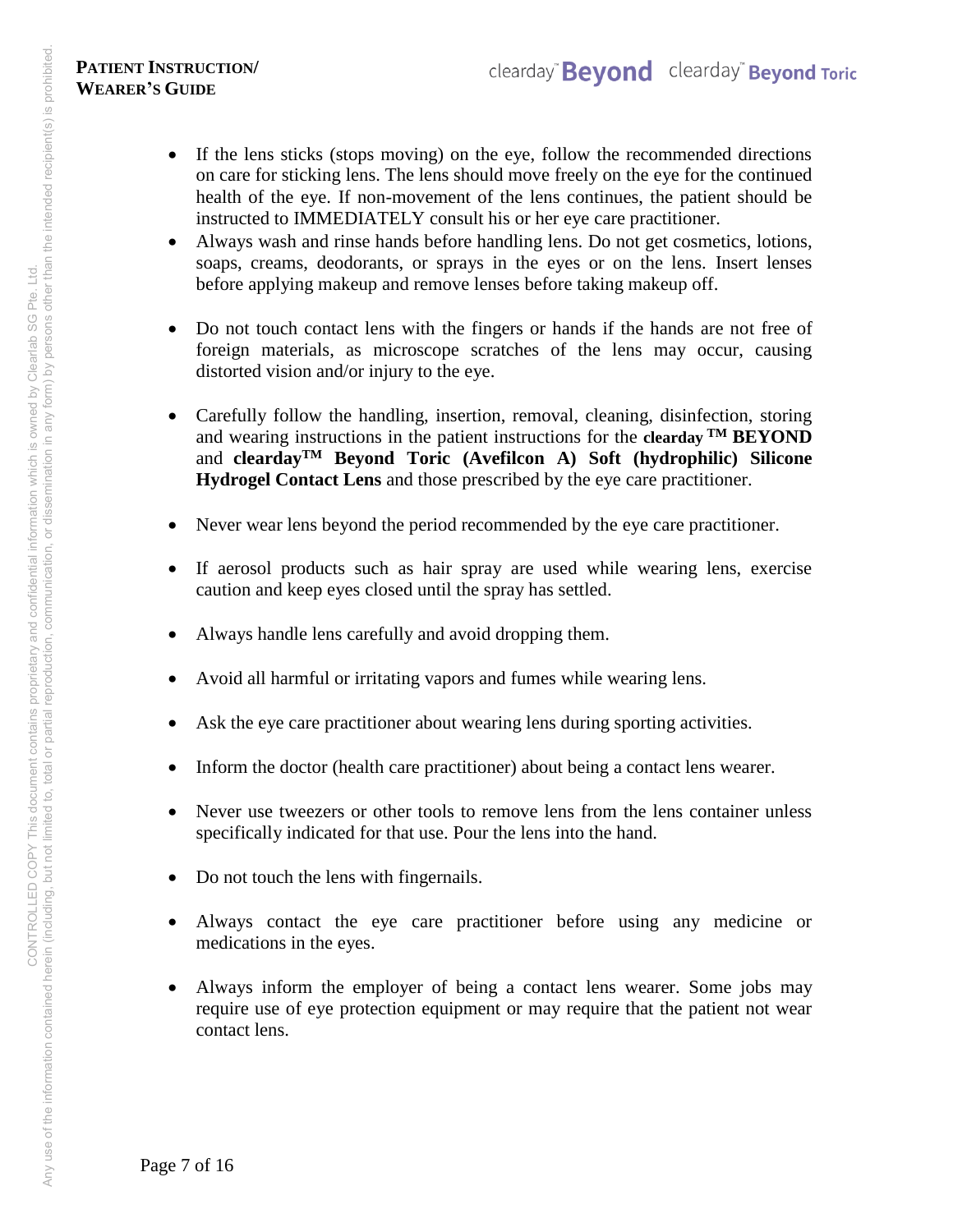- As with any contact lens, follow-up visits are necessary to assure the continuing health of the patient's eyes. The patient should be instructed as to a recommended follow-up schedule.
- The patient should discard disposable lenses and lenses worn on a frequent/planned replacement schedule after the recommended wearing schedule as prescribed by the eye care professional.
- Contact lens cases can be a source of bacterial growth. To prevent contamination and to help avoid serious eye injury, always empty and rinse the lens case with fresh, sterile rinsing solution and allow to air dry.
- Lens cases should be replaced on a regular basis (at a regular interval) as recommended by the lens case manufacturer or eye care professional.

### **ADVERSE REACTIONS:**

The following problems may occur:

- Eyes stinging, burning, itching (irritation), or other eye pain.
- Comfort is less than when lens was first placed on eye.
- Feeling that something is in the eye such as a foreign body or scratched area.
- Excessive watering (tearing) of the eye.
- Unusual eye secretions.
- Redness of the eye.
- Reduced sharpness of vision (poor visual acuity).
- Blurred vision, rainbows, or halos around objects.
- Sensitivity to light (photophobia).
- Dry eyes.

If you notice any of the above, IMMEDIATELY REMOVE YOUR LENS.

• If discomfort or problems stops, then look closely at the lens. If the lens is in any way damaged, DO NOT PUT THE LENS BACK ON YOUR EYE. Place the lens in the storage case and contact your eye care practitioner. If the lens has dirt, an eyelash, or other foreign body on it, or the problem stops and the lens appears undamaged, you should thoroughly clean, rinse, and disinfect the lens, then reinsert them. After reinsertion, if the problem continues, you should IMMEDIATELY REMOVE THE LENS AND CONSULT YOUR EYECARE PRACTITIONER.

When any of the above problems occur, a serious condition such as infection, corneal ulcer, neovascularization, or iritis may be present. KEEP LENS OFF THE EYE AND SEEK IMMEDIATE PROFESSIONAL IDENTIFICATION of the problem and prompt treatment to avoid serious eye damage.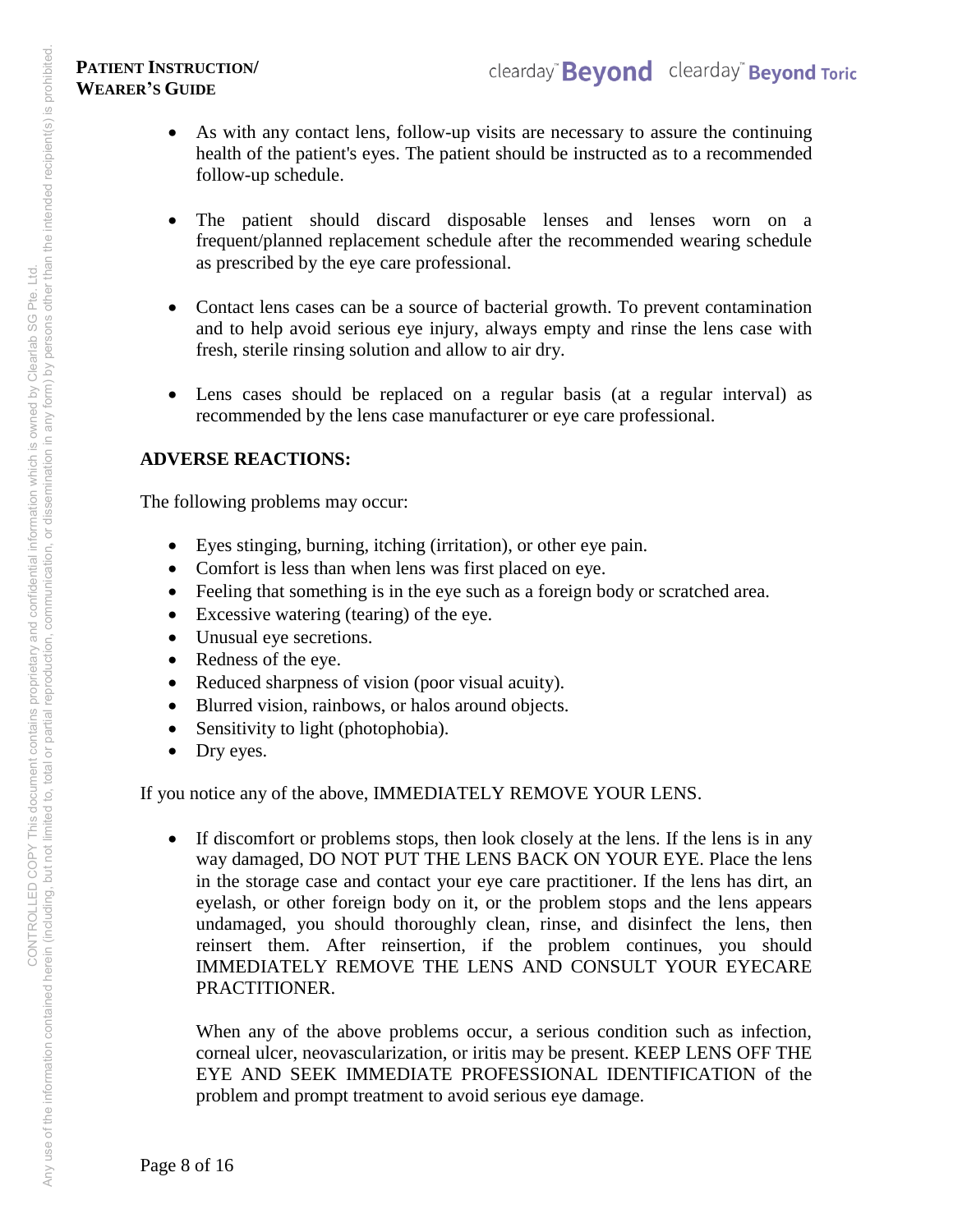#### **PERSONAL CLEANLINESS and LENS HANDLING**

Before Handling Your Lens:

*Cleanliness is an important aspect of contact lens care.* 

Before handling your lens, always wash and rinse your hands thoroughly and dry them with a lint-free towel. Do not use soaps, lotions, cold creams, or perfumes which leave a residue on your hands. Avoid using medications, creams, deodorants, make-up, after shave lotions, or similar items prior to touching your lens. When hair spray is used, the eye must be kept closed until the spray has settled. Take care in handling your lens. Always avoid touching your lens with your fingernails or other sharp objects. NEVER WORK DIRECTLY OVER A SINK WITH THE DRAIN OPEN, AS THE LENS MAY BE LOST.

Always use STERILE LENS. DO NOT use if sterile blister packaging is opened or damaged before use. In the event when the sterile packaging is found opened or damaged, the lens should be discarded. Avoid touching the contact lens with fingers or hands is the hands are not free of foreign materials, as microscopic scratches of the lenses may occur, causing distorted vision and/or injury to the eye.

Follow the instructions for the handling, placing, and removal of lens carefully.

Handling and Placing the Lens on the Eye:

- 1) To avoid the possibility of lens mix-ups, always start with the same lens first.
- 2) Before inserting the lens, rinse well with fresh, sterile rinsing solution. Then place the lens on the tip of the index finger of your dominant hand.
- 3) While positioned on your index finger, check to ensure the lens has not turned inside out. To check this, look at the profile of the lens against a light background. If the edge profile appears convex and bowl-shaped, then it is correct. If the lens is inverted, it will flare out at the edge. If the lens is invested, simply reverse it by using light fingertip pressure. Be sure to avoid damaging the lens with your fingernails.
- 4) Look straight ahead and raise the upper lid with your other index finger.
- 5) Then look down, keep both eyes open and place the lens on the upper white past of the eye.
- 6) Slowly release upper lid, and gently close your eye.
- 7) The lens should center automatically, or it can be moved on center by gentle fingertip pressure through the lids.
- 8) Repeat the above procedure for the second lens.
- 9) If the lens appears to be stuck on your eye, apply a few drops of a recommended lubricating or rewetting solution to the eye and blink a few times. If the lens does not move freely on your eye, contact your eye care practitioner for further instructions.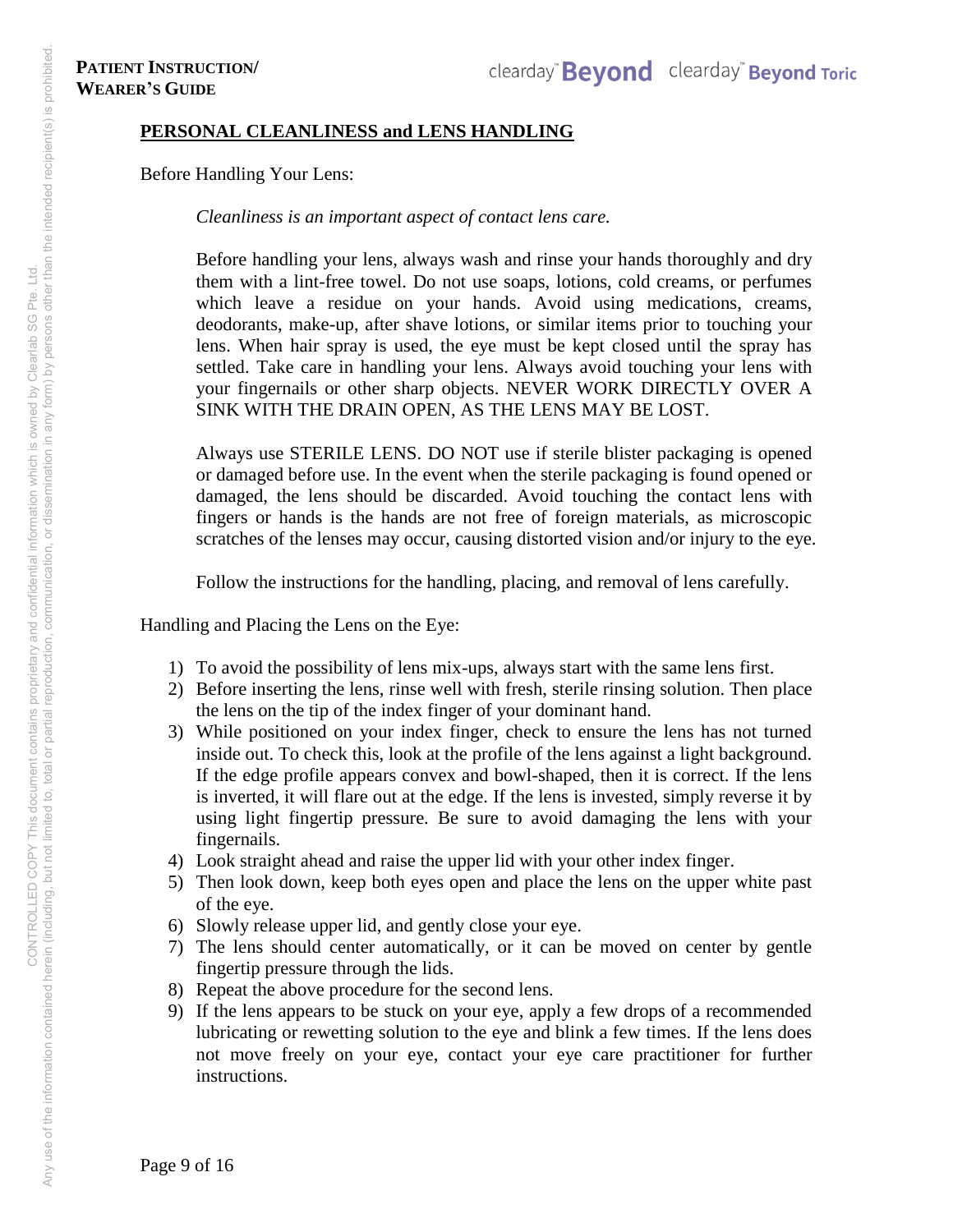There is no single "right way" of putting on lens. If you find this method of lens placement difficult, your eye care practitioner will suggest another method or provide additional information.

#### Removing the Lens:

#### Preparation:

- 1) Wash and rinse your hands thoroughly.
- 2) Dry hands with a lint-free towel.
- 3) Check that the lens is centered on the cornea before attempting to remove the lens. Check your vision by covering one eye. If vision is blurry, the lens is off-center. Re-center the lens before attempting to remove it.

#### Removal:

- 1) To avoid the possibility of lens mix-ups, always begin with the same lens.
- 2) Look up and keep both eyes open.
- 3) Using the middle finger of your dominant hand, gently pull down the lower lid of the first eye. Using the tip of your index finger of the same hand, touch the lens and slide it onto the white of the eye.
- 4) Gently "pinch" the lens between the index finger and the thumb and remove.
- 5) Repeat the procedure for the second eye.
- 6) If the lens cannot be easily moved, apply a few drops of lubricating or rewetting solution to the eye, blink a few times, and when the lens moves freely on the eye, remove in the manner described above. If the lens still cannot be moved, contact your eye care practitioner for further instruction.
- 7) Upon removal, clean each lens with a contact lens cleaner per the procedures described under the heading, CARING FOR YOUR LENS. Rinse well with rinsing solution and place in the lens storage case filled with fresh storage solution.

IMPORTANT: Always avoid touching your lens with your fingernails. Use only your fingertips.

If you find this method difficult, your eye care practitioner will suggest another method or provide additional instruction.

If the lens is chipped or torn, do not put the lens back on your eye. Return the lens to the storage case with fresh solution and contact your eye care practitioner.

# **CARING FOR YOUR LENS:**

# **Basic Instructions:**

For continued safe and comfortable wearing of your lens, it is important that you first clean and rinse, then disinfect your lens after each removal, using the care regimen recommended by your eye care practitioner. Cleaning and rinsing are necessary to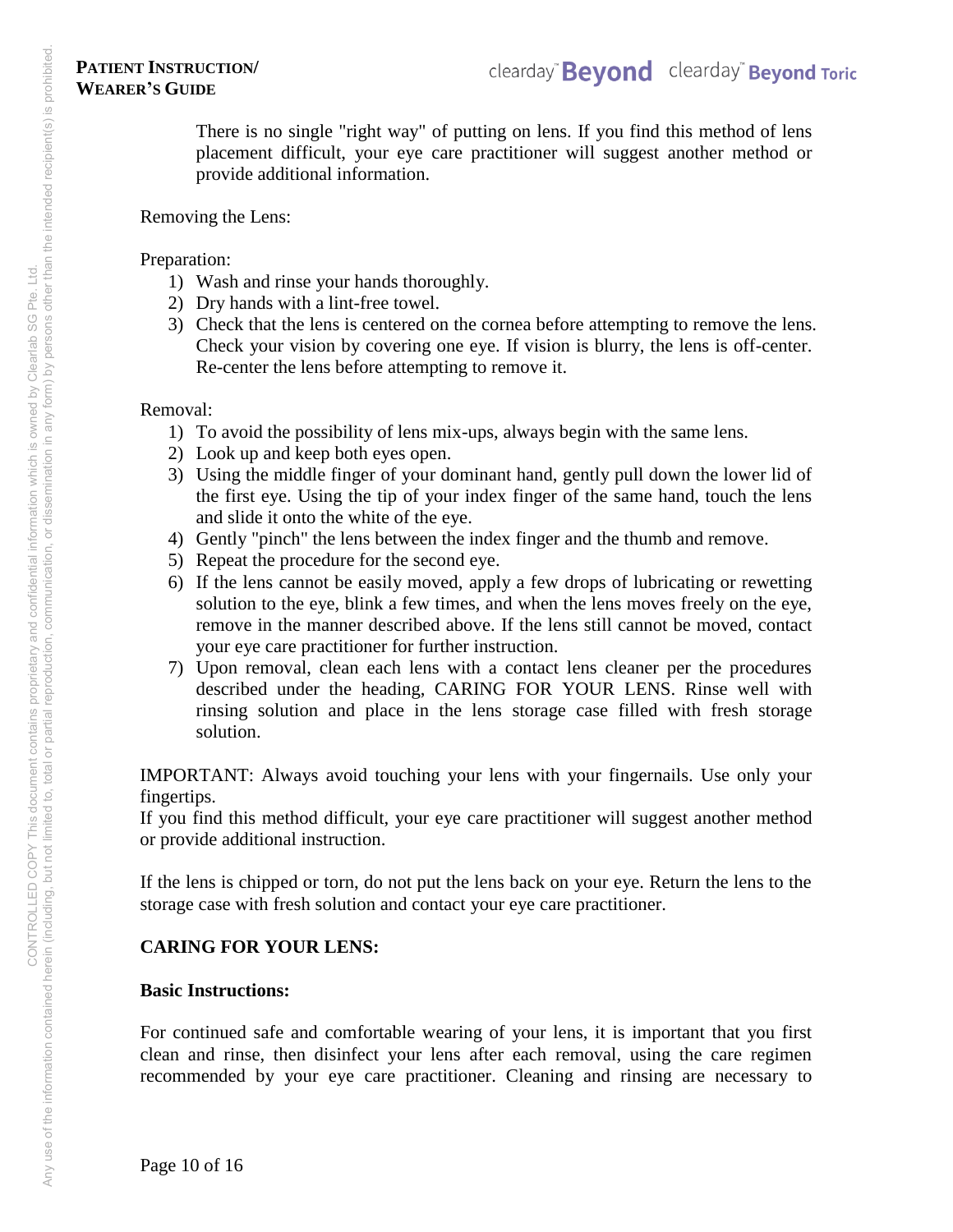remove mucus, secretions, films, or deposits, which may have accumulated after removing them. Disinfecting is necessary to destroy harmful germs.

You should adhere to a recommended care regimen. Failure to follow the regimen may result in development of serious ocular complications as discussed in the warning section above. Follow instruction and timings recommended by the solution manufacturer.

If you require only vision correction, but will not or cannot adhere to a recommended care regimen for your lens, or are unable to place and remove your lens or have someone available to place and remove them, you should not attempt to get and wear contact lens.

When you first get your lens, be sure you have to put the lens on and remove them while you are in your eye care practitioner's office. At that time you will be provided with a recommended cleaning and disinfection regimen and instructions and warnings for lens care, handling, cleaning, and disinfection. Your eye care practitioner should instruct you about appropriate and adequate procedures and products for your use, and provide you with a copy of the Wearer's Guide for the **clearday TM BEYOND** and **cleardayTM Beyond Toric (Avefilcon A) Soft (hydrophilic) Silicone Hydrogel Contact Lens.**

Never wear lenses beyond the period recommended by the eye care professional. For safe contact lens wear, you should know and always practice your lens care routine:

- Always wash, rinse, and dry hands before handling contact lens.
- Always use fresh, sterile unexpired lens care solutions. Sterile, unpreserved solutions, when used, should be discarded after the time specified in the labeling direction.
- Use recommended system of lens care and carefully follow instructions on solution labeling.
- Different solutions cannot always be used together, and not all solutions are safe for use with all lens. DO NOT ALTERNATE OR MIX LENS CASE SYSTEMS UNLESS INDICATED ON SOLUTION LABELING.
- Do not use saliva or anything other than the recommended solutions for lubricating or rewetting lens. Do not put lens in the mouth.
- Never rinse your lens in water from the tap. There are two reasons for this:
	- a. Tap water contains many impurities that can contaminate or damage your lens and may lead to eye infection or injury.
	- b. You might lose the lens down the drain.
- The eye care practitioner should recommend a care system that is appropriate for the **clearday TM BEYOND** and **cleardayTM Beyond Toric (Avefilcon A) Soft (hydrophilic) Silicone Hydrogel Contact Lens**. Each lens care product contains specific directions for use and important safety information, which should be read and carefully followed.
- Avoid using conventional hard contact lens solutions that are not recommended for use with prescribed lens.
- Clean one lens first (always the same lens first to avoid mix-ups), rinse the lens thoroughly with recommended rinsing or disinfecting solution to remove the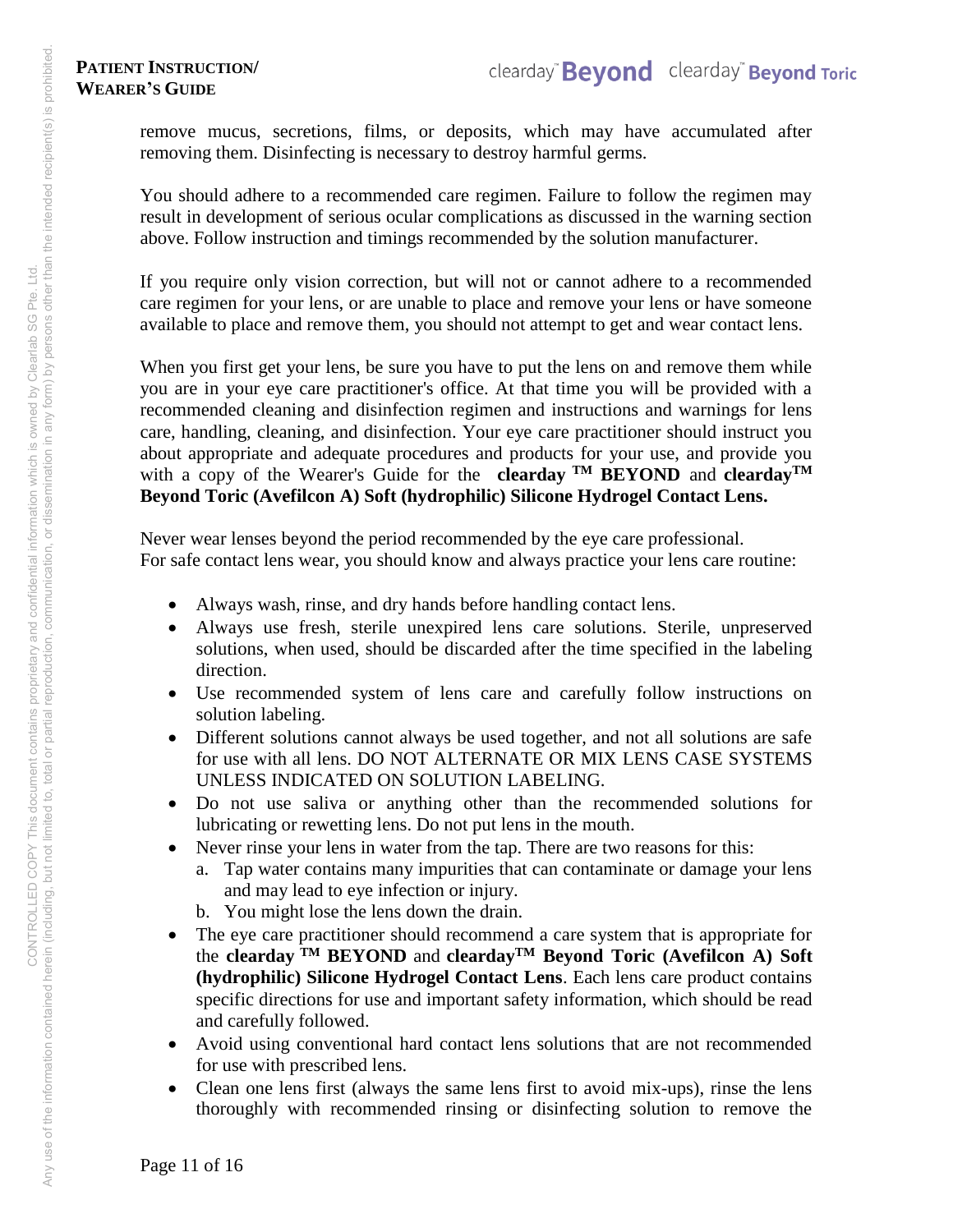cleaning solution, mucus, and film from the lens surface, and put lens into correct chamber of the lens storage case. Then repeat the procedure for the second lens.

- After cleaning, disinfect lens using the system recommended by the manufacture and/or your eye care practitioner.
- To store lens, disinfect and leave them in the closed/unopened case until ready to wear. If lens are not to be used immediately following disinfection, you should consult the package insert or your eye care practitioner for information on storage of lens.
- Always keep your lens completely immersed in a recommended disinfecting/conditioning solution when the lenses are not being worn. Lenses would be damaged after prolonged periods of drying. If you discontinue wearing your lens, but plan to begin wearing them after a few weeks, ask your eye care practitioner for a recommendation on how to store your lens.
- **clearday TM BEYOND** and **cleardayTM Beyond Toric (Avefilcon A) Soft (hydrophilic) Silicone Hydrogel Contact Lens** can be disinfected using a chemical (NOT HEAT) disinfecting system. Follow instruction and timings recommended by the solution manufacturer.
- Your eye care practitioner may recommend a lubricating/rewetting solution for your use. Lubricating/Rewetting solutions can be used to wet (lubricate) your lens while you are wearing them to make them more comfortable.
- Lenses prescribed for frequent replacement: **clearday TM BEYOND** and **cleardayTM Beyond Toric (Avefilcon A) Soft (hydrophilic) Silicone Hydrogel Contact Lens** may be prescribed in a frequent replacement program and should be thrown away after the recommended wearing period prescribed by the eye care practitioner.

# **Lens disinfection with Hydrogen Peroxide lens care systems:**

- **Neutralized the lens before wearing, when hydrogen peroxide lens care systems is used** and carefully follow instructions on solution labeling.
- **Use ONLY the lens case provided with the hydrogen peroxide care system** as this case may contain neutralizer. Failure to use the specialized case will cause stinging, burning, and damage to the eye. Always follow the recommendations on hydrogen peroxide lens care system labeling.

# **LENS DEPOSITS AND USE OF ENZYMATIC CLEANER:**

Enzyme cleaning may be recommended by the eye care practitioner. Enzyme cleaning removes protein deposits on the lens. These deposits cannot be removed with regular cleaners. Removing protein deposits is important for the well-being of the patient's lens and eyes. If these deposits are not removed, they can damage the lens and cause irritation. Enzyme cleaning does NOT replace routine cleaning and disinfecting. For enzyme cleaning, the patient should carefully follow the instructions in the enzymatic cleaning labeling.

Any use of the information contained herein (including, but not limited to, total or partial reproduction, communication, or dissemination in any form) by persons other than the intended recipient(s) is prohibited. Any use of the information contained herein (including, but not limited to, total or partial reproduction, communication, or dissemination in any form) by persons other than the intended recipient(s) is prohibited<br>Any use CONTROLLED COPY This document contains proprietary and confidential information which is owned by Clearlab SG Pte. Ltd.

Page 12 of 16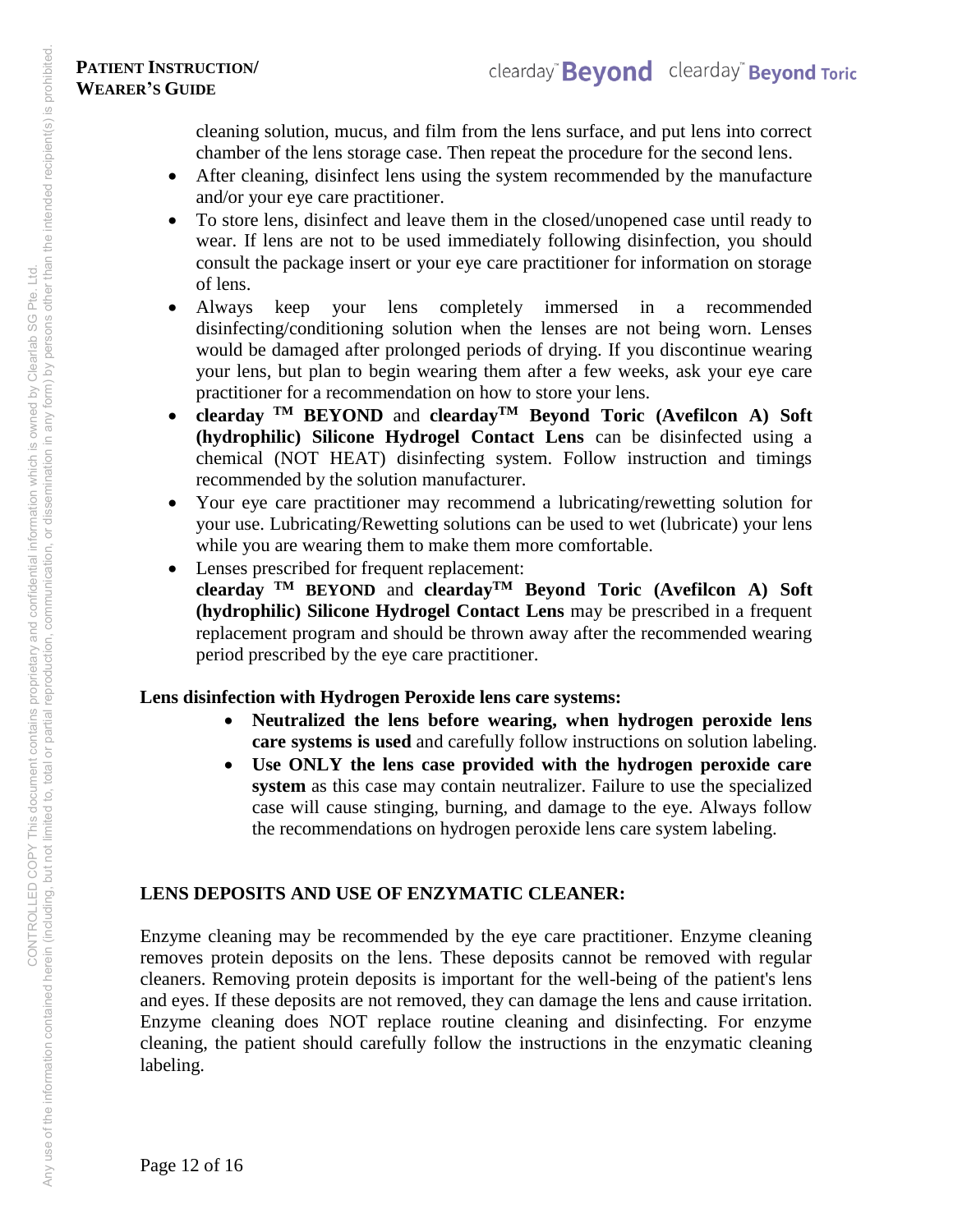### **Lens Case Cleaning and Maintenance:**

Contact lens cases can be a source of bacteria growth. Formation of bacteria, fungi and other harmful types of microbial can form on the lens.

After removing the lens from the case, empty and rinse the lens storage case with solution as recommended by the lens case manufacturer; then allow the lens case to air dry. When the case is used again, refill it with storage solution. Replace lens case at regular intervals as recommended by the lens case manufacture or your eye care practitioner.

# **Care for a Sticking (non-moving) Lens:**

If the lens sticks (cannot be removed), you should apply 3 to 4 drops of the recommended lubricating or rewetting solution directly to the eye and wait until the lens begins to move freely on the eye before removing it. If non-movement of the lens continues after 15 minutes, you should IMMEDIATELY consult your eye care practitioner.

# **Care for a Dried out (dehydrated) dry Lens:**

If for some reason your lens dry out completely: a minimum of handling is important as they are very brittle in the dehydrated state. Carefully place them in rinsing or storage solution for a minimum of thirty minutes during which time they will become soft and flexible. Then follow the cleaning, rinsing, and disinfecting procedures, including soaking the lens in storage and disinfection solution for four hours before wearing again.

# **Chemical (NOT HEAT) Disinfection:**

- 1) Wash and rinse your hands thoroughly BEFORE HANDLING LENS.
- 2) After removal of lens, CLEAN the lens by applying three drops of cleaner to each surface. Then rub the lens between your fingers for 20 seconds.
- 3) AFTER CLEANING, thoroughly rinse both surfaces of the lens with a steady stream of fresh, sterile rinsing solution for approximately 10 seconds.
- 4) Fill contact lens carrying case with the recommended disinfection and storage solution and place lens in the proper cells for a minimum of 4 hours. Follow the instruction and timings recommended by the manufacturer.

# Note: DO NOT HEAT THE DISINFECTION SOLUTION AND LENS.

Caution: Lenses that are chemically disinfected may absorb ingredients from the disinfecting solution which may be irritating to the eyes. A thorough rinse in fresh, sterile rinsing solution prior to placement on the eye should reduce the potential for irritation.

# **STORAGE CONDITIONS:**

Store lenses between 1°C to 45°C.

Page 13 of 16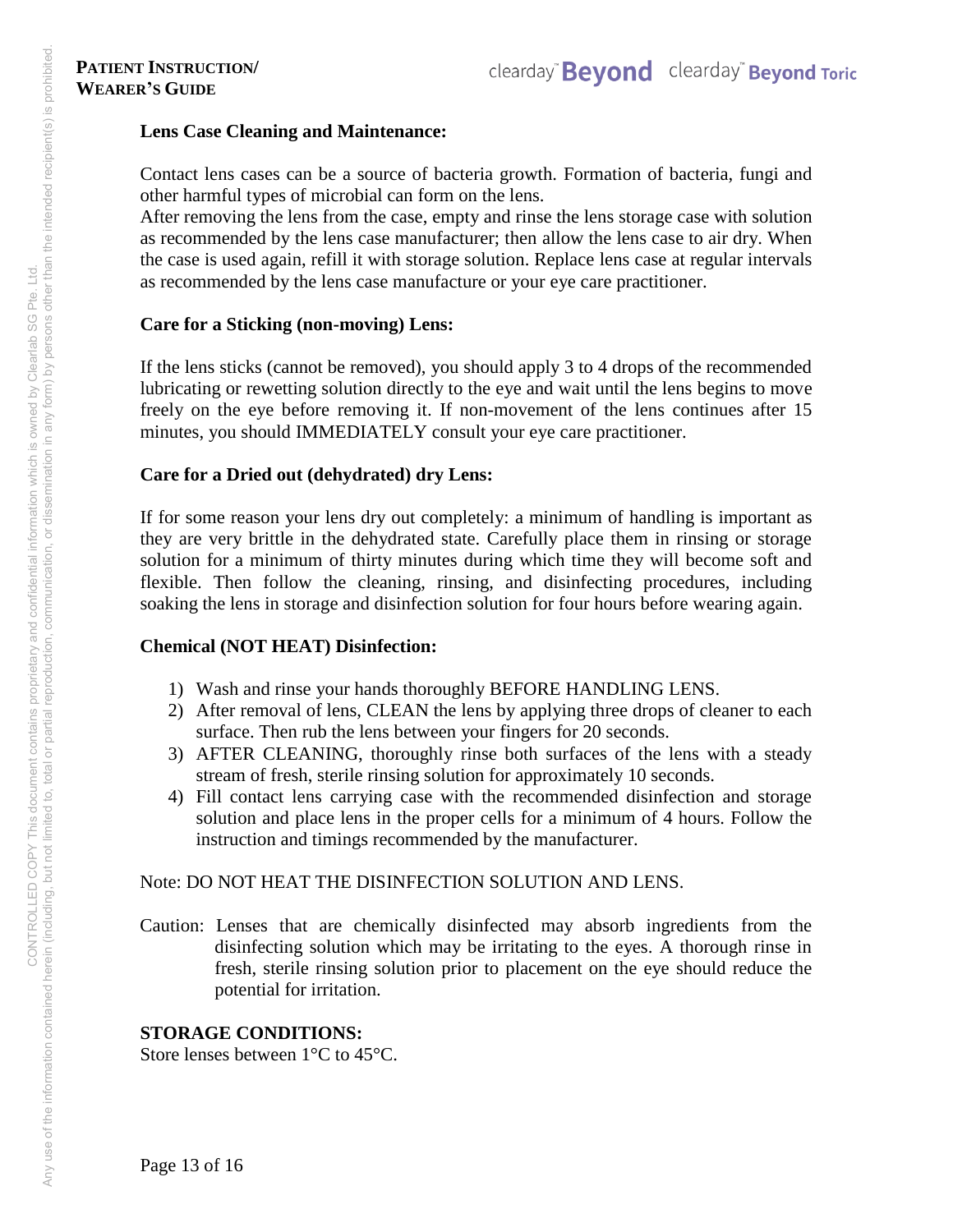### **EMERGENCIES:**

If any chemicals of any kind (household products, gardening solutions, laboratory chemicals, etc.) are splashed into the eyes, you should:

FLUSH EYES IMMEDIATELY WITH TAP WATER AND IMMEDIATELY CONTACT YOUR EYECARE PRACTITIONER OR VISIT A HOSPITAL EMERGENCY ROOM WITHOUT DELAY.

### **WHEN TO CALL YOUR PRACTITIONER?**

Certain symptoms may be early indicators of potentially serious problems. A careful examination of your lens, and professional examination of your eyes, may be required. Remove the lens following the instructions outlined in this guide, and call your eye care practitioner if:

- 1) Your eye becomes red and feels irritated or "gritty"
- 2) Your notice a change in your vision or see rainbows or halos around objects.
- 3) You experience discomfort and/or sensitivity to lights.

*A good general policy is:* "IF IN DOUBT ... TAKE THE LENS OUT" and contact your eye care practitioner.

Learn and Use Proper lens Care Habits:

- 1) Follow Instructions.
- 2) Handle Lens Properly.
- 3) Learn How to Put On and Take Off Your Lens.
- 4) Keep Your Lens Clean.
- 5) Disinfection is a Necessary Security.

### **INSTRUCTIONS FOR MONOVISION WEARER:**

 You should be aware that as with any type of lens correction, there are advantages and compromises to monovision contact lens therapy. The benefit of clear near vision in straight ahead and upward gaze that available with monovision may be accompanied by a vision compromise that may reduce your visual acuity and depth perception for distance and near tasks. Some patients have experienced difficulty adapting to it. Symptoms, such as mild blurred vision, dizziness, headaches and a feeling of slight imbalance, may last for a brief minute or for several weeks as adaptation takes place. The longer these symptoms persist, the poorer your prognosis for successful adaptation. You should avoid visually demanding situations during the initial adaptation period. It is recommended that you first wear these contact lenses in familiar situations, which are not visually demanding. For example, it might be better to be a passenger rather than a driver of an automobile during the first few days of lens wear. It is recommended that

Page 14 of 16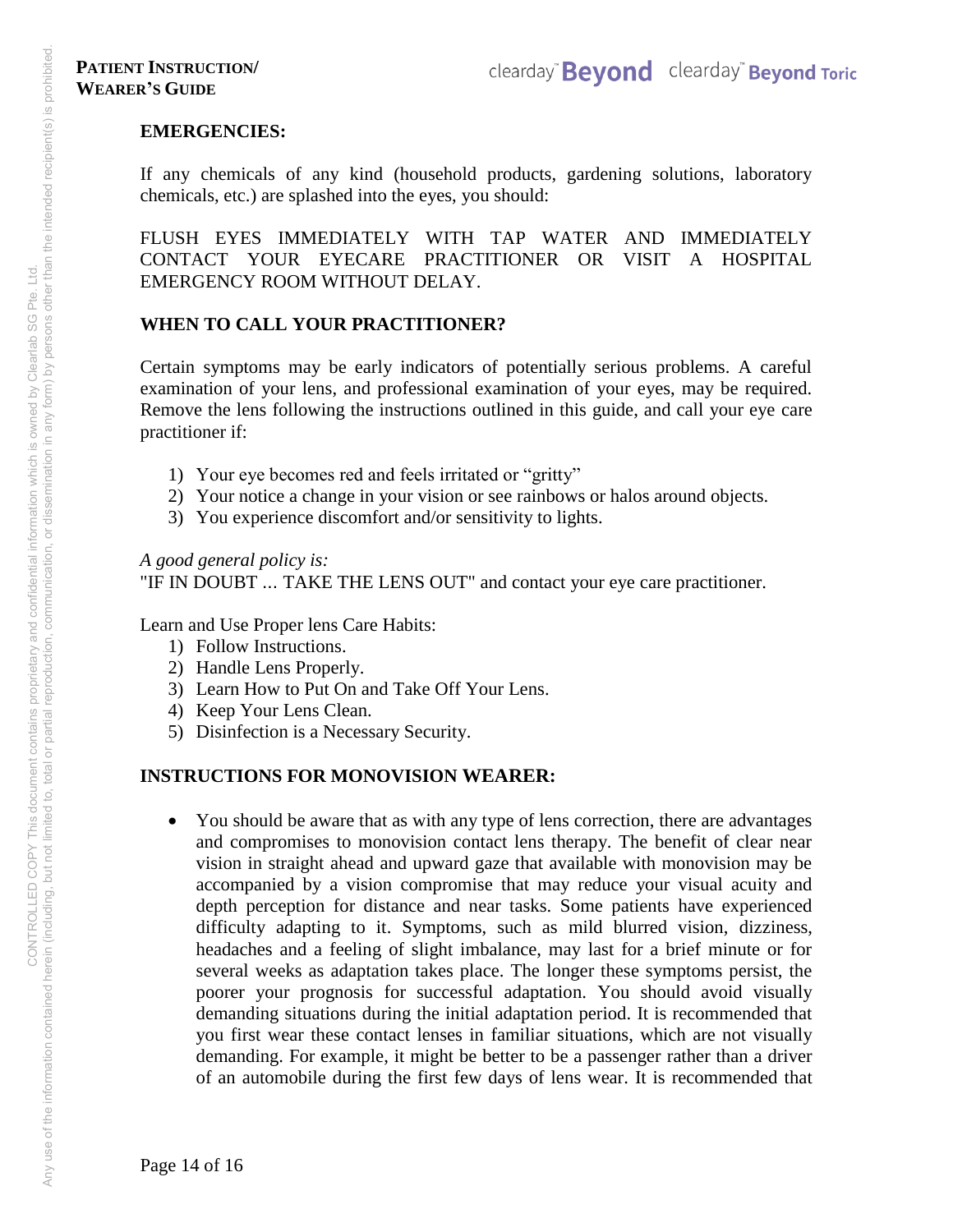you only drive with monovision correction if you pass you state driver's license requirements with monovision correction.

• Some monovision patients will never be fully comfortable functioning under low levels of illumination, such as driving at night. If this happens, you may want to discuss with your eye care practitioner having additional contact lenses prescribed so that both eyes are corrected for distance when sharp distance binocular vision is required.

If you require very sharp near vision during prolonged close work, you may want to have additional contact lenses prescribed so that both eyes are corrected for near when sharp near binocular vision is required.

- Some monovision patients require supplemental spectacles to wear over the monovision correction to provide the clearest vision for critical tasks. You should discuss this with your eye care practitioner.
- It is important that you follow your eye care practitioner's suggestions for adaptation to monovision contact lens therapy. You should discuss any concerns that you may have during and after the adaptation period.
- The decision to be fit with monovision correction is most appropriately left to the eye care practitioner in conjunction with you, after carefully considering and discussing your needs.

# **RECOMMENDED LENS CARE PRODUCTS:**

Cleaning is necessary to remove mucus, film and contamination from the lens surface. **Rinsing** removes all traces of the cleaner and loosened debris. **Disinfecting** is necessary to destroy remaining microorganisms.

The eye care practitioner should recommend a care system that is appropriate for the **clearday TM BEYOND** and **cleardayTM Beyond Toric (Avefilcon A) Soft (hydrophilic) Silicone Hydrogel Contact Lens**. Each lens care product contains specific instructions for use and important safety information, which should be read and carefully followed. Heat disinfection has NOT BEEN TESTED and is NOT RECOMMENDED.

# **RECOMMENDED WEARING SCHEDULE:**

Close professional supervision is recommended to ensure safe and successful contact lens wear. If any discomfort, decreased vision, ocular injection or corneal edema, is felt or experienced, the lens should be removed and the patient scheduled with their eye care professional for examination immediately. The problem may be relieved by establishing a different wearing schedule or possibly by refitting the lens.

It may be advisable for patients who have never worn contact lenses previously to be given a wearing schedule that gradually increases wearing time over a few days. This is to allow more gradual adaptation of the ocular tissues to contact lens wear. It is important not to exceed the wearing schedule. Regular check ups, as determined by the eye care practitioner, are also extremely important. Normal daily wear of lenses assumes a minimum of 6 hours of non-lens wear everyday (i.e. for every 24 hours). The maximum